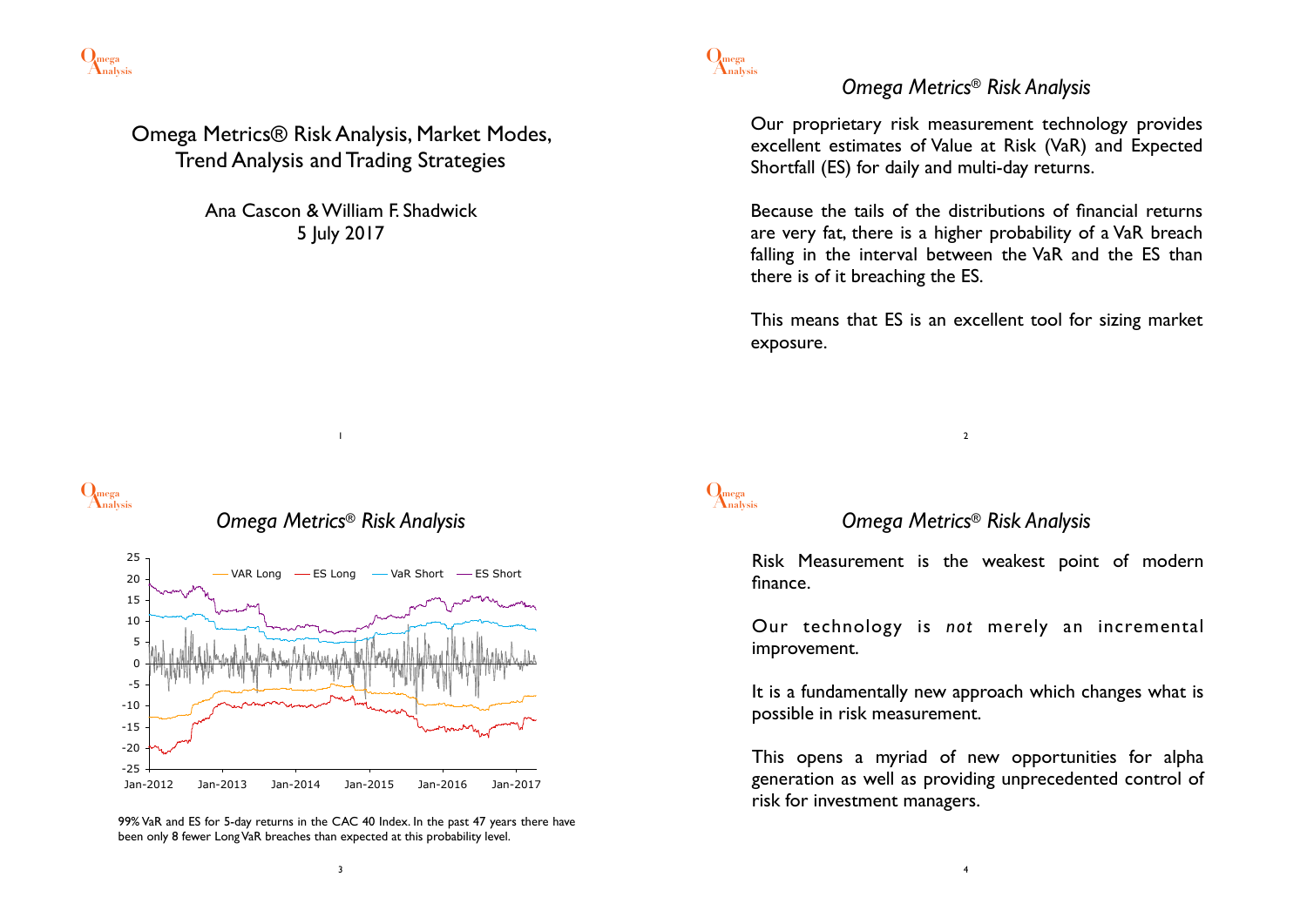

### *Omega Metrics® Alpha Capture*

**Market Modes** identify macro opportunities in asset price bubbles, corrections and rebounds.

**Risk and Trend Analysis** provide sizing and timing signals to profit from the Mode information.

**Higher Frequency Trend Trading** generates alpha in 'sideways' markets where long or medium term trends are weak.



#### Market Modes

Our risk measurement tools reveal regularities and anomalies in market data that were previously unobservable.

We have developed indicators with significant predictive power by the analysis of these effects.



### Market Modes

5

*Market Modes are the statistical fingerprints that identify booms and busts in the U.S. equity market for over a century.*

Before and after the creation of the US Federal Reserve system.

Before and after the Gold Standard was replaced by the Dollar.

Before (and almost certainly after) the advent of QE.

The fingerprints are always the same.

# **Analysis Omega**

### Market Modes

6

*Unstable Expansion Modes* are extended periods in which the market is rising but the downside risk of the long position remains higher than that of the short position.

The *Correction Level* is obtained by taking the market level at the time the Unstable Expansion is confirmed and following it at the Risk Free Rate.

Markets with Unstable Expansions which remain uncorrected for long periods are asset price bubbles which almost always crash violently.

7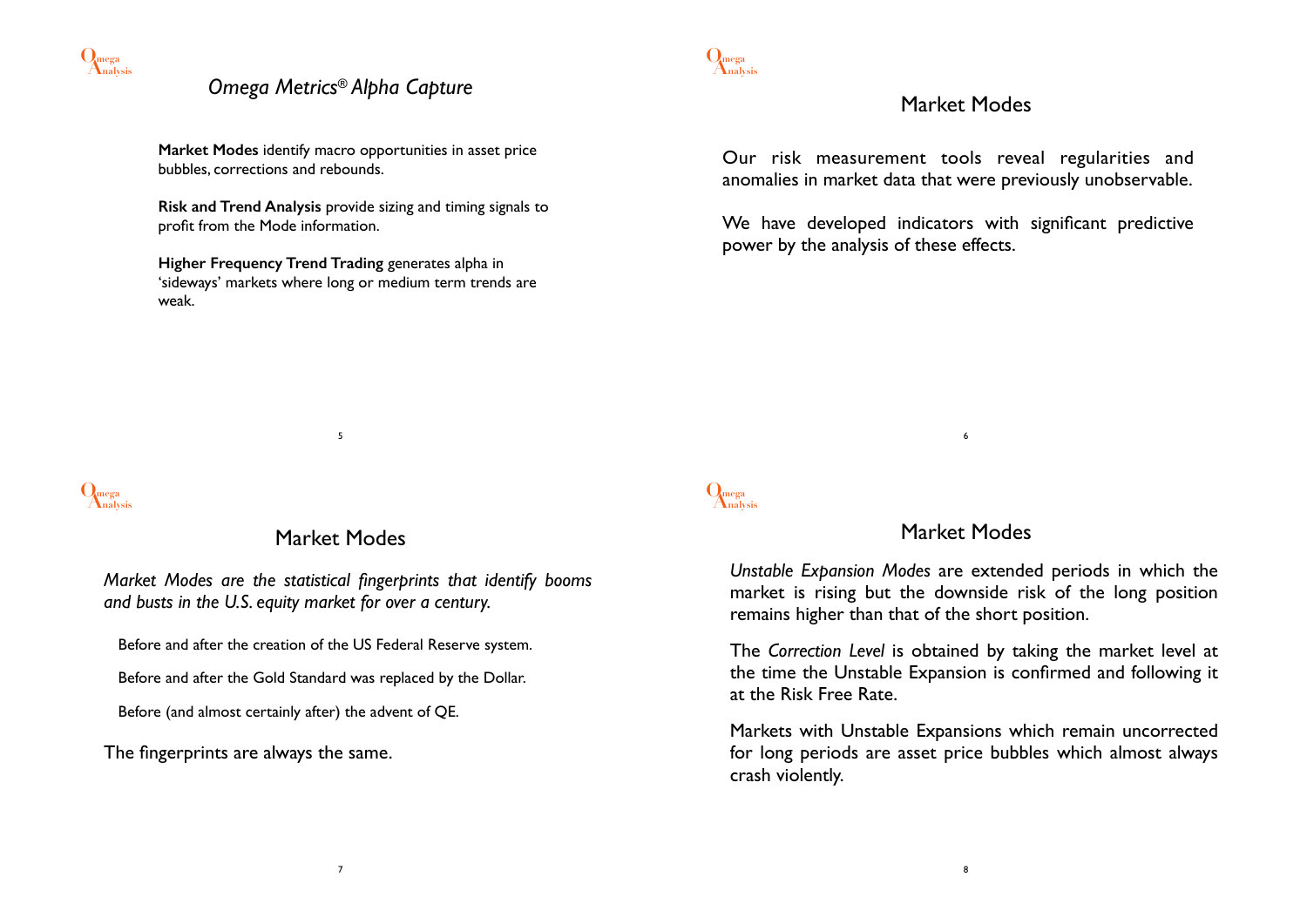

### Predicted Corrections in WTI Oil Prices 2003-2017



During the Credit Bubble, when WTI peaked at \$145 per barrel a correction to \$33 was predicted. The actual low was \$34. When WTI reached its most recent peak in 2011 a drop



# **Analysis Omega**





Prior to the predicted long-term correction in 2015, the FTSE 100 Index had a 'blow-off top' Unstable Expansion which corrected very quickly.



#### Predicted Corrections in the TSX Composite Index



The S&P/TSX Composite Index reached its predicted long-term correction in January 2016

10

# **Analysis Omega**

#### Predicted Corrections in Emerging Markets



MSCI Emerging Markets ETF (iShares EEM) has been in Unstable Expansion since mid 2016.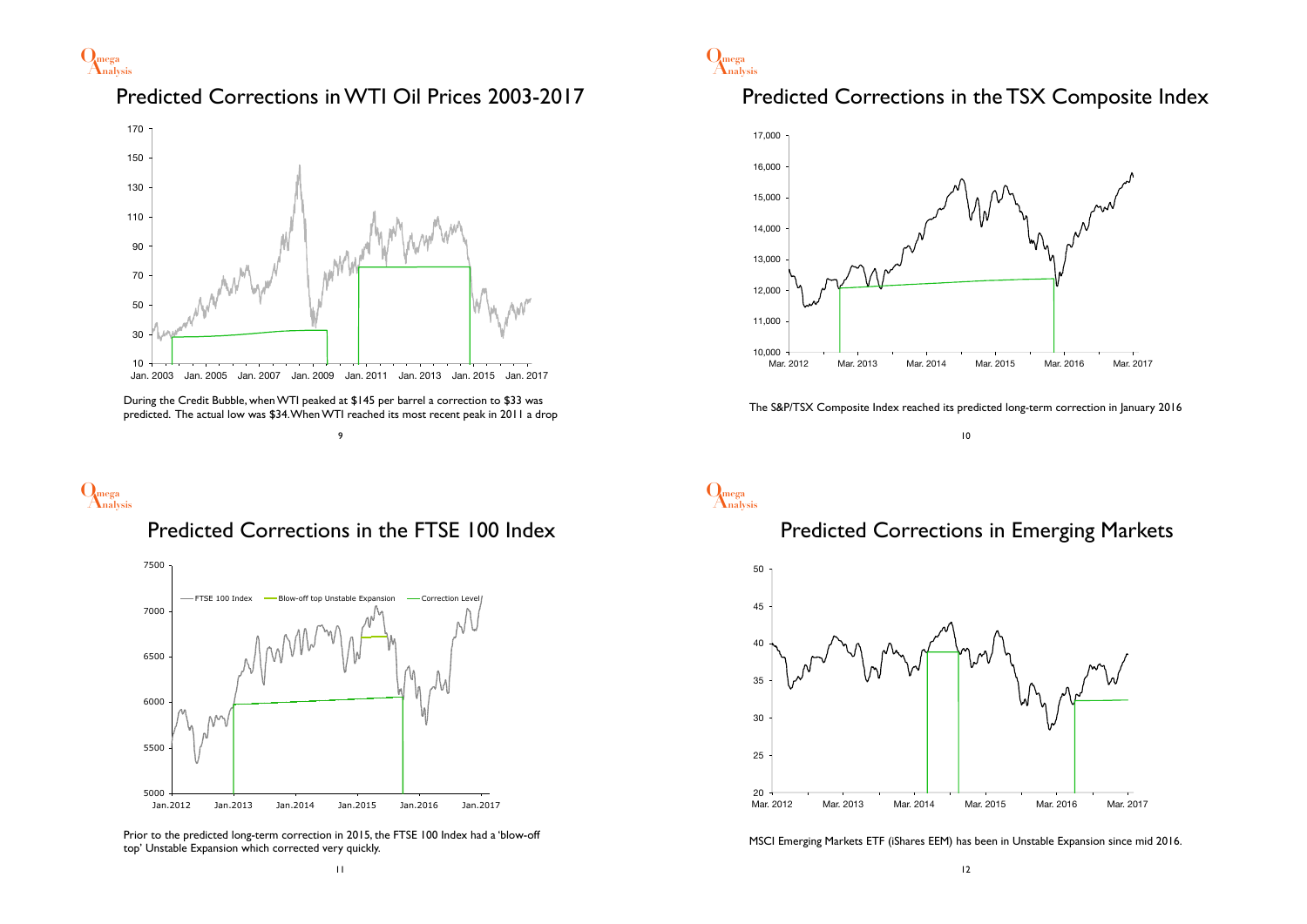

## Predictive Power Extends to Individual Stocks

**Apple** began an Unstable Expansion in August 2011. At Apple's 2012 peak a correction of 56% was predicted. The price subsequently fell by 53%.

**Toshiba** grew explosively in 2016. By the end of August it was in Unstable Expansion. Prior to the price collapse in December's accounting scandal a correction of over 30% was predicted.

**Carnival Corp.** entered Unstable Expansion in October 2016. The current correction predicted is almost 30%.

13



#### The Contraction Phase

Correction of Unstable Contractions reliably mark the bottoms of US equity market and commodity market busts.

During an Unstable Contraction, the Correction Level is the value the Index will have to rise to in order to complete the correction in the short position.



What Happens After the Boom: The Contraction Phase

*Unstable Contractions* are just Unstable Expansions for the short position.

Unstable Contractions during a downturn are anti-bubbles of panic selling.

14

They correct as the market becomes over-sold.



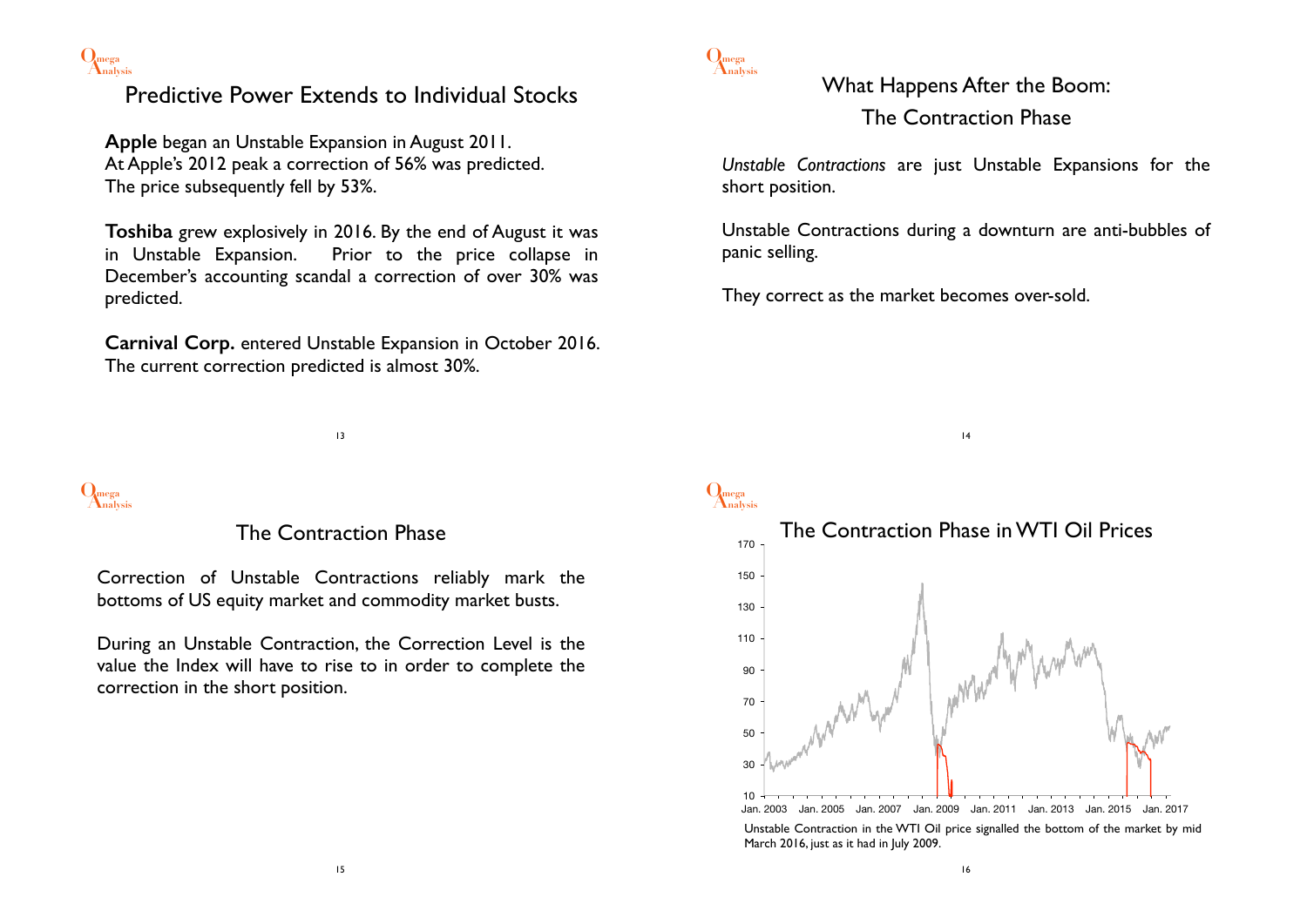

### The Contraction Phase in the FTSE 100 Index



Unstable Contraction in the FTSE 100 Index signalled the bottom of the market in Q1 2016 and the subsequent rebound and 'value' phase.

17

# **Analysis Omega**

### *Omega Metrics® Risk, Mode andTrend Analysis*

Our proprietary trend prediction tools provide information about long, medium and short term market trends.

Long and medium term trends can be combined with Market Modes to take advantage of asset price bubbles, corrections and rebounds.



#### The Contraction Phase in Emerging Markets



Unstable Contraction in the MSCI Emerging Markets ETF (iShares EEM) signalled the bottom of the market late in Q1 2016 and the beginning of the next 'value' phase.

#### 18

# **Analysis Omega**

#### *Trading Omega Metrics® Risk, Mode and Trend Analysis*

Risk Targeting adjusts market exposure up or down (possibly using gearing) to achieve a 'risk budget' level of Omega Metrics® ES.

This is a powerful method of risk control because our measured VaR and ES levels are very accurate. ES at the 99% level for 5-day returns typically gives excellent control over drawdowns.

Market Modes can be used to inform the risk budget.

Unstable Expansion Modes signal asset price bubbles. They can be used as a signal to increase the risk budget, provided there is an exit strategy.

Our Long Term Trend gives the signal to reduce the risk target.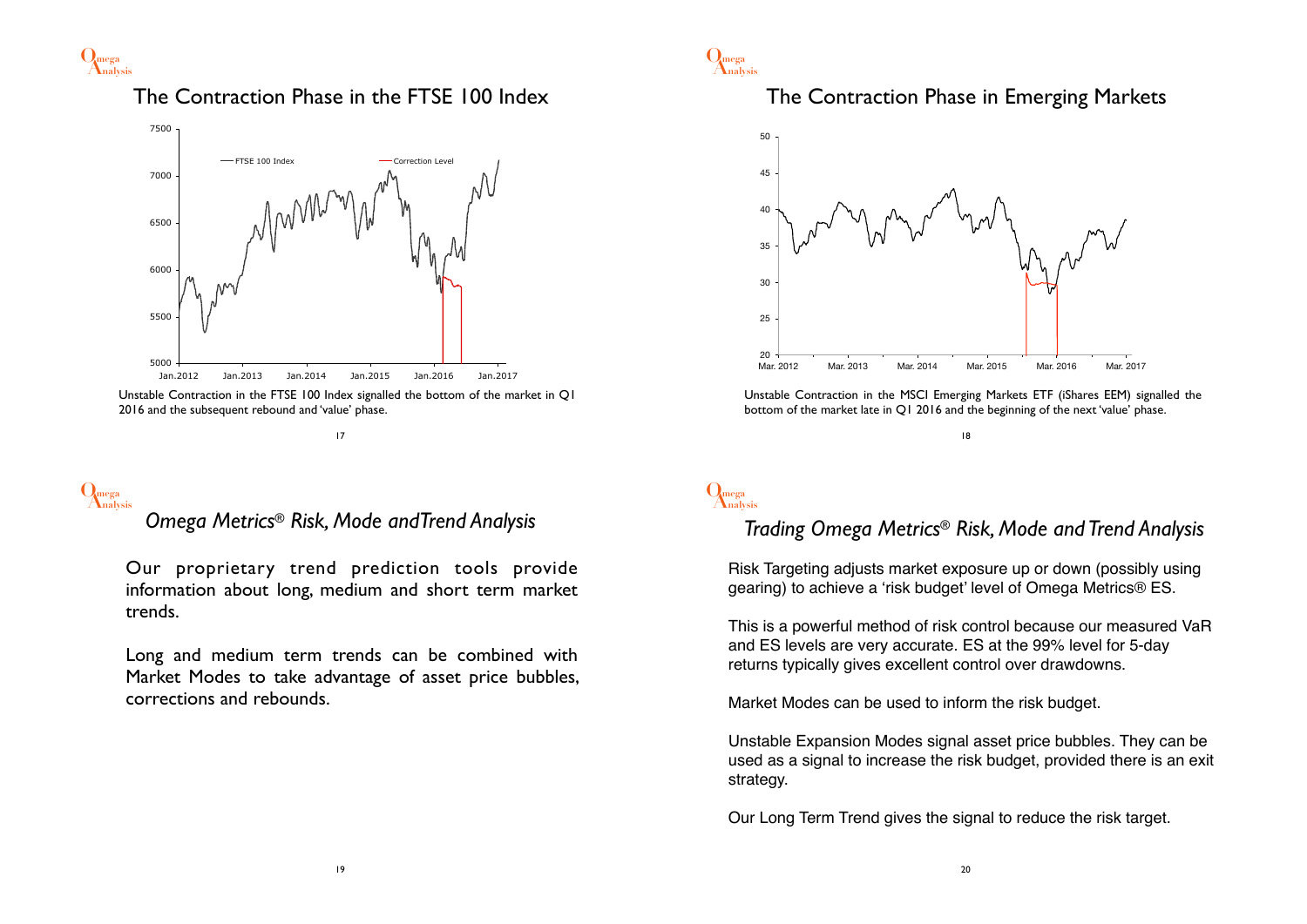

### *Trading Omega Metrics® Risk, Mode and Trend Analysis*

In a downturn, Unstable Contraction modes signal asset price antibubbles. They can be used as a signal to short sellers to increase their risk budget, provided there is an exit strategy.

Our Short Term Trend together with an Unstable Contraction is a reliable indicator that a rebound is underway and that we should revert to market risk to take advantage of this 'value' signal.

As the rebound phase progresses, Unstable Expansions frequently emerge and the cycle begins again.

21



# **Analysis Omega**

*Trading Omega Metrics® Risk, Mode and Trend Analysis*



The annualised return was increased from 4% to 7.4% while annualised standard deviation was cut from 16% to just over 10%. The maximum drawdown of 34% was cut to 17%.

The average exposure from January 2015 to May 2017 was 0.75 with a minimum of 0.34 (in January 2016) and a maximum of 1.4 (which is the current level).



The iShares Emerging Markets ETF provides a recent example. By January 2015 the long term trend was down and an Unstable Expansion Mode had recently corrected. The 5-day 99% ES target was set at 5%.

In March of 2016 an Unstable Contraction Mode together with a Short Term Trend signalled a rebound so we returned to market risk.

In September 2016 another Unstable Expansion Mode was confirmed and the risk target was re-set at the average ES for the previous 250 days.

22

# **Analysis Omega**

#### *Omega Metrics® Trend Trading*

Omega Metrics® Trend Trading employs higher frequency trend analysis and an adaptive process for choosing trading parameters to produce long-short trading programs.

These typically hold positions for periods of a few days (with no intra-day trading).

They incorporate risk control through Expected Shortfall targets using our proprietary technology and also through the use of diversification through a 'voting' system in which the full risk budget is available only when all of the trading programs take the same directional view.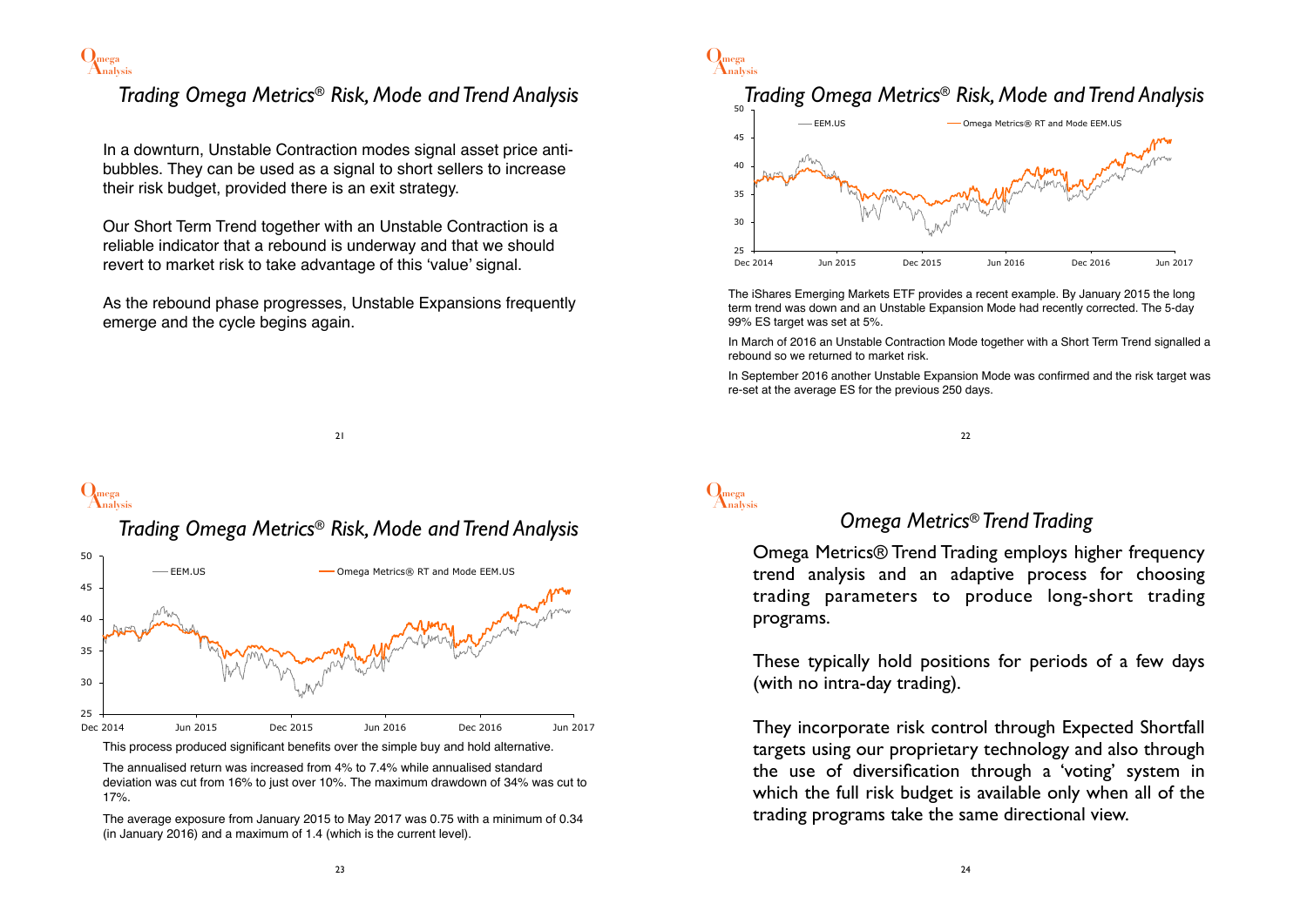

#### *Omega Metrics® Trend Trading*

This approach has proved effective in every asset class we have tested it on.

Here are some examples from equity futures, commodities and foreign exchange.



Our approach to trend trading successfully captured sort term trends in the US Equity Market. This is the history from the end of July 2015, when our long term trend said that the most recent boom in global equity markets had made the transition into the danger zone.

From 1 August 2015 to 31 May 2017, the S&P 500 had an annualised return of 7.7% with annualised standard deviation of 11.2%. The maximum drawdown was 13.3% and the worst monthly loss was 6.3%. The Stormy Weather Strategy produced an annualised return of 11.4% with annualised standard deviation of 5.3%. The maximum drawdown was 3.7% and the worst monthly loss was 1.4%. The strategy has a beta of -0.22 with respect to the S&P 500 Index.

25

# **Analysis Omega**

### *Omega Metrics® Stormy Weather Strategy*

| Table 1<br>1997-2016              | Annualised<br>Return | Annualised<br>Std. Dev. | Beta wrt.<br>S&P 500 Index     | Monthly<br>Mean Return | Monthly Alpha wrt.<br>S&P 500 Index |
|-----------------------------------|----------------------|-------------------------|--------------------------------|------------------------|-------------------------------------|
| Omega Metrics®<br>S&P 500 Trading | 13.4%                | 11.6%                   | 0.50                           | 1.11%                  | 0.83%                               |
| S&P 500 Index                     | 5.7%                 | 15.3%                   | n/a                            | 0.56%                  | n/a                                 |
| Figure 1<br>1997-2016             | S&P 500 Index        |                         | Omega Metrics® S&P 500 Trading |                        |                                     |
| 5,000                             |                      |                         |                                |                        |                                     |
|                                   |                      |                         |                                |                        |                                     |
| 500                               |                      |                         |                                |                        |                                     |
| Jan 1997                          |                      | Jan 2002                | Jan 2007                       | Jan 2012               | Jan 2017                            |

Short term trend trading would also have successfully navigated through the two previous boom to bust transitions in the US equity market.



# **Analysis Omega** *Omega Metrics® CAD USD Trading* 0.60 0.70 0.80 0.90 1.00 1.10 Dec 2014 Jun 2015 Dec 2015 Jun 2016 Dec 2016 **EXAD USD** Omega Metrics® CAD USD Trading

Our approach to trend trading has successfully captured sort term trends in the CAD USD exchange rate from the end of December 2014 to the end of May 2017.

In that period CAD USD had an annualised return of -6.97% with an annualised standard deviation of 10.4%. The maximum drawdown was over 20% and the worst single month loss was 8.6%.

Omega Metrics® Trend Trading produced an annualised return of 6.83% with annualised standard deviation of 5.1%. The maximum drawdown was 5.3% and the worst single month loss was 3.3%. The simulation return is on the face value of the position without any transaction costs.